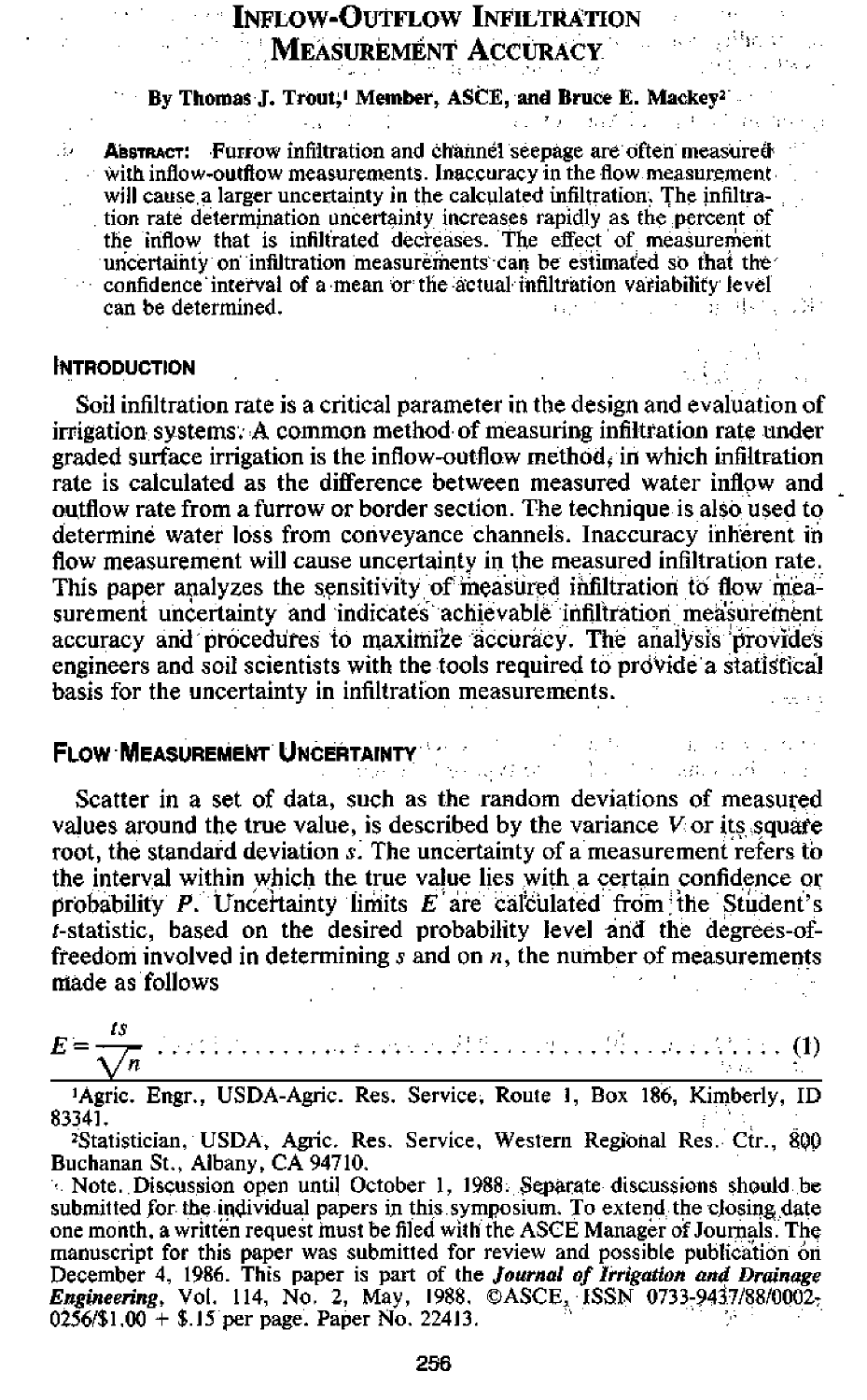|                                                                                                                                                                                                                                                                                  | or dividing both sides by $Q$                                                                                                                                                                                                                                                                                                                                                                                                                                    |
|----------------------------------------------------------------------------------------------------------------------------------------------------------------------------------------------------------------------------------------------------------------------------------|------------------------------------------------------------------------------------------------------------------------------------------------------------------------------------------------------------------------------------------------------------------------------------------------------------------------------------------------------------------------------------------------------------------------------------------------------------------|
| The uncertainty commonly used in flow measurement is the $95\%$ probability confidence limits $(150 \text{ J} \cdot 78)$ . If a large number of samples are                                                                                                                      |                                                                                                                                                                                                                                                                                                                                                                                                                                                                  |
| used to determine s for a measurement process $t = 2.0$ for $P = 95\%$ .                                                                                                                                                                                                         |                                                                                                                                                                                                                                                                                                                                                                                                                                                                  |
| A discussion and analysis of flow measurement error or uncertainty is                                                                                                                                                                                                            |                                                                                                                                                                                                                                                                                                                                                                                                                                                                  |
| (1984). The largest uncertainty source in well-calibrated, well-constructed,<br>given in Trout and Mackey (1988), ISO (1978), Bos (1976), and Bos et al.                                                                                                                         | Infiltration Determination Uncertainty<br>Inflow-nutflow ---                                                                                                                                                                                                                                                                                                                                                                                                     |
| and properly used flow measurement devices is the measurement of flow                                                                                                                                                                                                            | Inflow-outflow measured infiltration is calculated from the difference of                                                                                                                                                                                                                                                                                                                                                                                        |
| depti or head in flumes, weirs, and orifices, or the time reading in volumetric measurements. The relationship between the variance of a                                                                                                                                         | two flow measurements. Uncertainties due to random variations are<br>$\frac{\sum_{i=1}^{n} \alpha_i}{\sum_{i=1}^{n} \alpha_i}$<br>combined by adding the variances                                                                                                                                                                                                                                                                                               |
| device head or time reading $V_R$ and the variance of a flow measurement $V_Q$ can be approximated by the first term of a Taylor series expansion                                                                                                                                | $V_D = V_{Q1} + V_{Q2} = 2 \text{ COM}$ . $V_{\text{max}}$ , $V_{\text{max}}$ , $V_{\text{max}}$ , $V_{\text{max}}$ , $V_{\text{max}}$ , $V_{\text{max}}$ , $V_{\text{max}}$ , $V_{\text{max}}$ , $V_{\text{max}}$ , $V_{\text{max}}$ , $V_{\text{max}}$ , $V_{\text{max}}$ , $V_{\text{max}}$ , $V_{\text{max}}$ , $V_{\text{max}}$ , $V_{\text{max}}$ ,                                                                                                        |
| (Kendall and Stuart 1963):                                                                                                                                                                                                                                                       | where $V_D^{(k)} =$ the variance of the difference and thus of the infiltration determination; $V_{Q1} =$ the variance of the inflow measurement; $V_{Q2} =$ the                                                                                                                                                                                                                                                                                                 |
|                                                                                                                                                                                                                                                                                  | variance of the outflow measurement; and COV = the covariance of the two measurements.                                                                                                                                                                                                                                                                                                                                                                           |
|                                                                                                                                                                                                                                                                                  | <sup>16</sup> For inflow-outflow determinations, the random errors in the two flow measurements are assumed independent, so the covariance is zero.                                                                                                                                                                                                                                                                                                              |
|                                                                                                                                                                                                                                                                                  | Consequently, the variance of the inflow-outflow determination is simply                                                                                                                                                                                                                                                                                                                                                                                         |
| $\frac{\partial}{\partial x}$ $\begin{pmatrix} dx \\ y \end{pmatrix}$ . The flow rate; and $R$ = the device head or time reading $\hat{q}$ adding the square root of both sides gives $\phi$ . The contribution of the square root of both sides gives $\phi$ is $\phi$ , $\phi$ | the sum of the measurement variances. In terms of standard deviations:<br>$\frac{1}{2} \int \frac{1}{2} \int \frac{1}{2} \int \frac{1}{2} \int \frac{1}{2} \int \frac{1}{2} \int \frac{1}{2} \int \frac{1}{2} \int \frac{1}{2} \int \frac{1}{2} \int \frac{1}{2} \int \frac{1}{2} \int \frac{1}{2} \int \frac{1}{2} \int \frac{1}{2} \int \frac{1}{2} \int \frac{1}{$                                                                                            |
|                                                                                                                                                                                                                                                                                  |                                                                                                                                                                                                                                                                                                                                                                                                                                                                  |
|                                                                                                                                                                                                                                                                                  |                                                                                                                                                                                                                                                                                                                                                                                                                                                                  |
|                                                                                                                                                                                                                                                                                  |                                                                                                                                                                                                                                                                                                                                                                                                                                                                  |
|                                                                                                                                                                                                                                                                                  |                                                                                                                                                                                                                                                                                                                                                                                                                                                                  |
|                                                                                                                                                                                                                                                                                  |                                                                                                                                                                                                                                                                                                                                                                                                                                                                  |
|                                                                                                                                                                                                                                                                                  | where the subscripts are as used in Eq. 9. If the two flow measurement<br>conditions (devices and reader) are identical, and the flow measurement<br>incertainty is constant, the two measurement standard deviations will be<br>equal                                                                                                                                                                                                                           |
|                                                                                                                                                                                                                                                                                  | : However, flow measurement uncertainty is not generally constant<br>because a primary source of uncertainty is reading uncertainty. Inserting                                                                                                                                                                                                                                                                                                                   |
|                                                                                                                                                                                                                                                                                  | Eq. 6 into Eq. 3 and the result into Eq. 10 yields $\frac{1}{2}$ . $\frac{1}{2}$ $\frac{1}{2}$ $\frac{1}{2}$ $\frac{1}{2}$ $\frac{1}{2}$                                                                                                                                                                                                                                                                                                                         |
|                                                                                                                                                                                                                                                                                  | $\mathcal{L}(\mathcal{D}) = \{ \mathcal{U} \in \mathcal{D}^{(n)} \mid \mathcal{D}^{(n)} \in \mathcal{D}^{(n)} \text{ and } \mathcal{D}^{(n)} \text{ and } \mathcal{D}^{(n)} \text{ and } \mathcal{D}^{(n)} \text{ and } \mathcal{D}^{(n)} \text{ and } \mathcal{D}^{(n)} \text{ and } \mathcal{D}^{(n)} \text{ and } \mathcal{D}^{(n)} \text{ and } \mathcal{D}^{(n)} \text{ and } \mathcal{D}^{(n)} \text{ and } \mathcal{D}^{(n)} \text{ and } \mathcal{D}^{($ |
| where the subscripts are as defined for Eq. 2. $\frac{1}{(1, 1, 2, 3)}$ where the subscripts are as defined for Eq. 2. $\frac{1}{(1, 3, 3)}$ where the subscripts are as defined the sensitivity of the device. The discussing proposit                                          | where subscript 1 = 1 ife inflow measurement; and subscript 2 = ifie outflow measurement; if the two measurement inethods are the same, $\mu_1 = \mu_2$ , $\mathcal{U}_1 = \mu_3$ , and $\mathcal{V}_n = \mathcal{V}_n$ ; so that $\mathcal{V}_1 = \frac{1}{2}$ . $\mathcal{V$                                                                                                                                                                                   |
|                                                                                                                                                                                                                                                                                  |                                                                                                                                                                                                                                                                                                                                                                                                                                                                  |
| dR<br>By solving Eq. 4 for a and inserting into Eq. 5, the sensitivity can be<br>expressed as<br>$\frac{dQ}{dR} = u(\frac{\hat{Q}}{R})$ . A for a sensitivity can be expressed as                                                                                                |                                                                                                                                                                                                                                                                                                                                                                                                                                                                  |
|                                                                                                                                                                                                                                                                                  |                                                                                                                                                                                                                                                                                                                                                                                                                                                                  |
|                                                                                                                                                                                                                                                                                  | Substituting this relative infiltration $I_p$ into Eq. 13.<br>$s_p = \mu a^{1/\omega}Q_1^{(\alpha-1/\omega)}[1 + (1 - I_p)^{\alpha - 2/\omega}b^{\alpha} s_R$<br>$\approx 1 + (1 - I)^{\alpha - 2/\omega}$                                                                                                                                                                                                                                                       |
|                                                                                                                                                                                                                                                                                  |                                                                                                                                                                                                                                                                                                                                                                                                                                                                  |
|                                                                                                                                                                                                                                                                                  |                                                                                                                                                                                                                                                                                                                                                                                                                                                                  |

 $\frac{dQ}{dR} = ud^{(1/n)}Q^{(1-(1/n))}$ 

257

258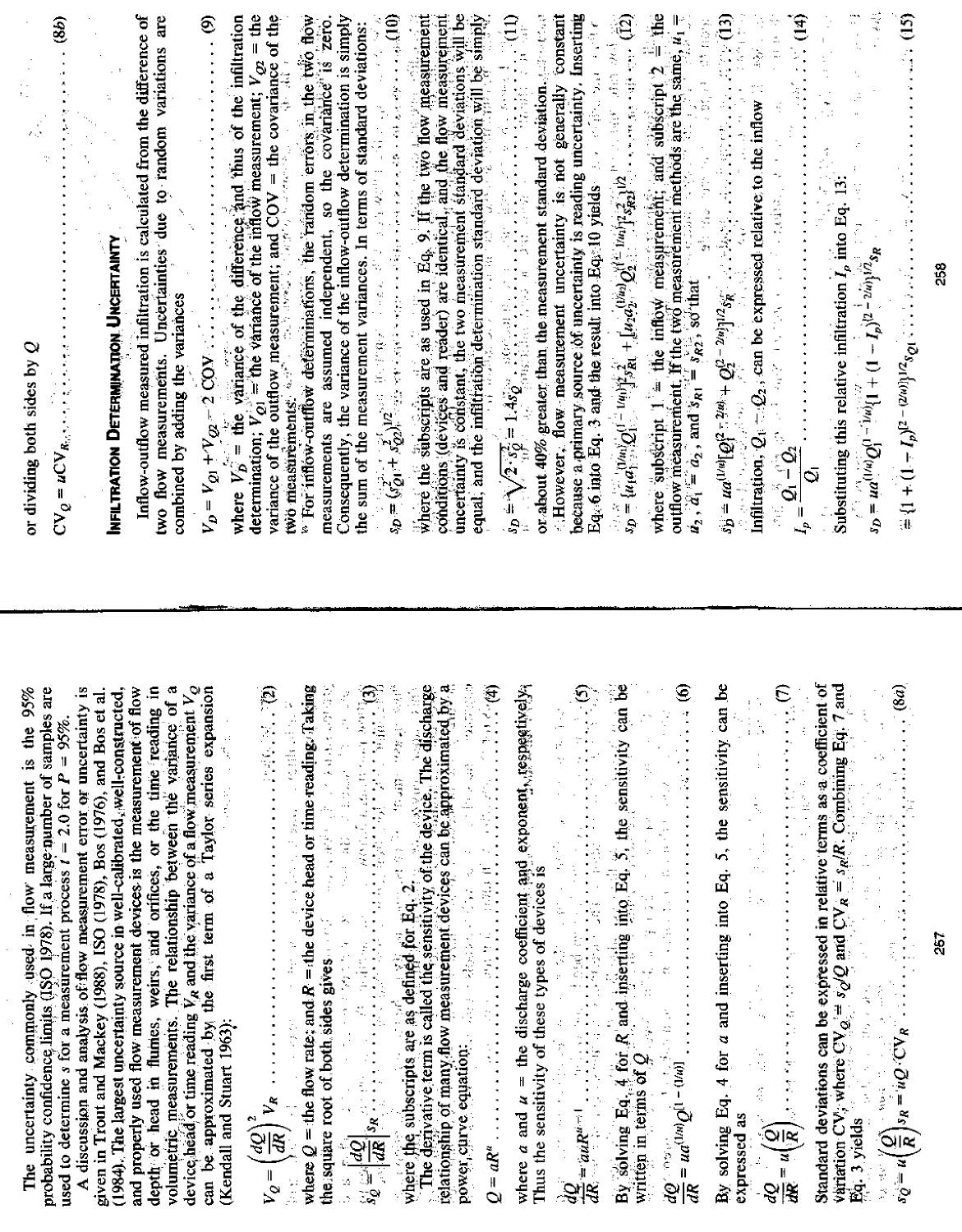

determination can be calculated from the device discharge equation<br>parameters, a and *i*, the relative amount infiltrated  $I_p$ , (percent/100), and<br>either the device reading standard deviation  $s_R$  and inflow rate  $Q_i$ , or influration measurement within their narrow range. For the other three Using the same assumptions that led to Eq. 15 but with a constant  $CV<sub>R</sub>$ where  $s_{Q1} = s_Q$  at the inflow rate. When  $s_R$  is constant, and the same device measurement devices. For all except the orifice, the uncertainty decreases the discharge equation exponent u. Because orifice head is very sensitive  $s$  or as the outflow decreases. However, due to this sensitivity,  $s_{Q1}$  is isually lower for orifices than other devices, and they can provide accurate devices,  $s_p$   $s_q$  differs by as much as  $20\%$  at a given infiltration, depending then the coefficient of variation  $CV<sub>R</sub>$  is constant. Substituting Eq. 8*a* into  $\frac{1}{2}$ ment Standard Devision sor versus Percent Infiltrated for Four Types of Flow s used to measure inflows and outflows, the standard deviation of the flow ate difference and consequently the standard deviation of the infiltration Fig. 1 shows how the infiltration determination standard deviation and thus uncertainty varies with the percent infiltrated for four types of from  $\sqrt{2} \cdot s_{Q_1}$  at  $I_p = 0$  to  $s_{Q_1}$  at  $I_p = 1$ . The rate of decrease varies with ing flow rate, and the infiltration standard deviation actually increases with  $\mathbf{H}$  Filow measurement device head-reading uncertainty often increases with the reading due to increased flow velocity and surface turbulence (Bos et al. 1984). If the reading standard deviation is proportional to the reading, io flow, the orifice flow standard deviation increases rapidly with decreas-Fig. 1. Infituration Measurement Standard Deviation  $s_D$  Relative to Inflow Measure-经生产金 医心室 医单元反射 计可分级变量  $\frac{1}{2}$ device measurement standard deviation at the inflow rate  $s_{Q1}$ . いいよう --- "R/R . CVR . Constant 医子宫 医子宫 PERCENT INFILTRATED, I<sub>P</sub> X 100 (%) s<sub>R</sub> - Constant Rectangular Flume 医腹股沟 医腹股沟 医血管 in<br>S 化对称 植复杂的 upon the type of measurement device.  $\frac{1}{2}$  $s_D = (u_1^2 Q_1^2 CV_{R_1}^2 + u_2^2 Q_2^2 CV_{R_2}^2)^{1/2}$ . ႞႙ |୍ hiika<br>u-05 **MAGES Heasurement Devices** Q はんかいせん Eq. 10 yields 4、 1、 4、 4、 4、

 $\frac{1}{2} \sum_{i=1}^{n} \frac{1}{2} \sum_{j=1}^{n} \frac{1}{2} \sum_{j=1}^{n} \frac{1}{2} \sum_{j=1}^{n} \frac{1}{2} \sum_{j=1}^{n} \frac{1}{2} \sum_{j=1}^{n} \frac{1}{2} \sum_{j=1}^{n} \frac{1}{2} \sum_{j=1}^{n} \frac{1}{2} \sum_{j=1}^{n} \frac{1}{2} \sum_{j=1}^{n} \frac{1}{2} \sum_{j=1}^{n} \frac{1}{2} \sum_{j=1}^{n} \frac{1}{2} \sum_{j=1}^{n$ 

88

rives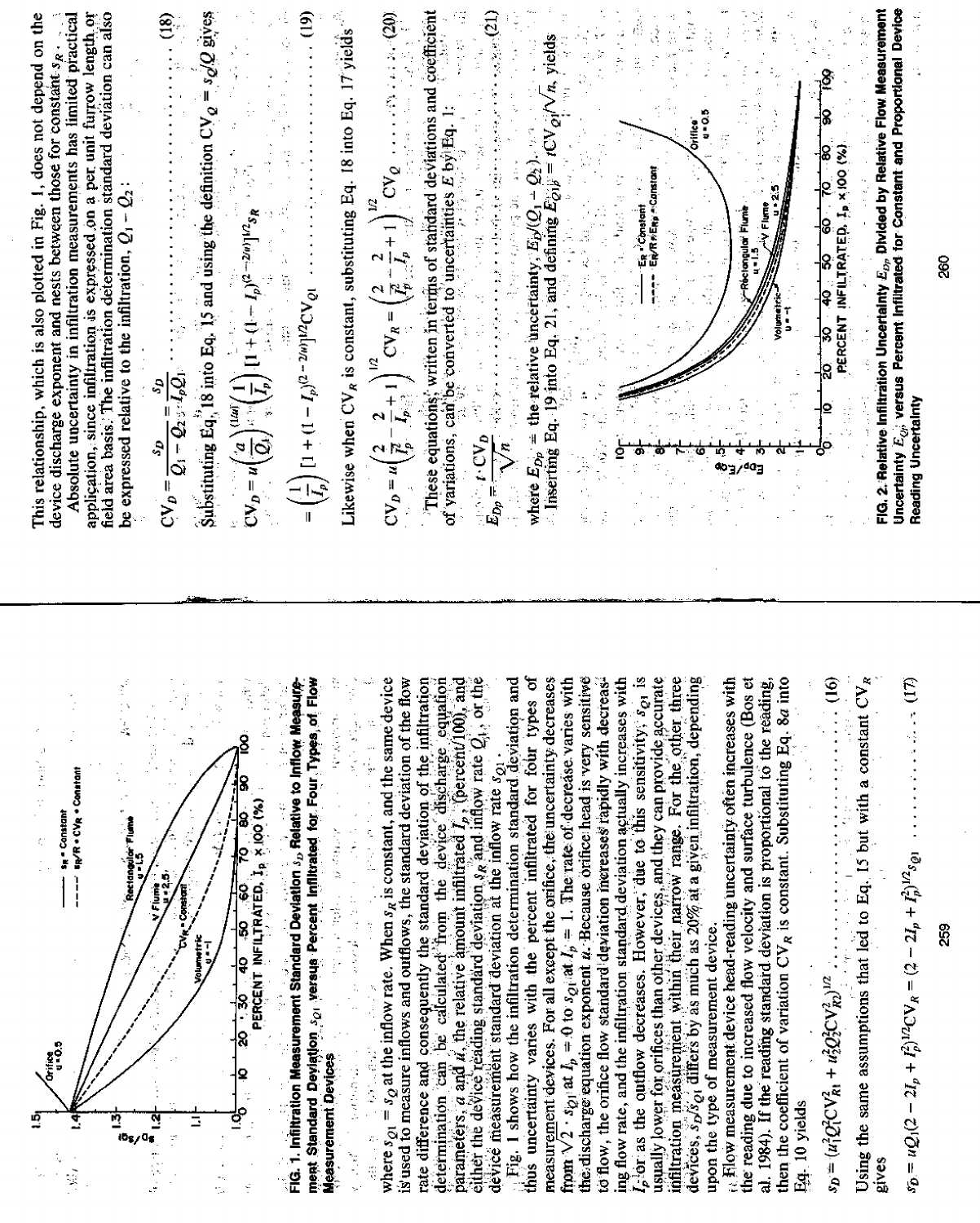| same device, the errors will cancel out, and the infiltration determination<br>flow rate and the same devices are used, then the infiltration error is<br>flow measurement error will cause $a$ , $5%$ infituation measurement error.<br>Consequently, as long as the same devices are used, the systematic<br>surement have been eliminated or taken into account. Often devices are<br>measurement error is constant (does not vary with flow) then, by using the<br>systematic error will be zero. If the systematic error is proportional to the<br>proportional to the calculated infiltration. For example, a 5% systematic<br>not carefully enough calibrated or constructed to insure this, or they are<br>Although systematic errors are difficult to assess, the affect on inflow-<br>outflow infiltration measurements can be reduced by using the same device<br>for both the inflow and outflow measurement. If the systematic flow<br>This analysis has assumed that all systematic errors in the flow mea-<br>consistently used improperly. Systematic error is added to random uncertainties to determine the total error.<br>infiltration measurement error will generally be no larger than the flow<br>measurement systematic error.<br><b>Systematic Errors</b> | or a treatment. In this process, a second uncertainty is introduced due to the spacial variability inherent in infiltration. If there were no measurement<br>Applications and the second of the second of the purposes.<br>The first is to estimate the infiltration value or relationship for a soil, a field,<br>The first is to estimate the infiltration value or relationship for a soil,<br>uncertainty, the uncertainty of the average infiltration $E_t$ , based on $\pi$<br>infiltration determinations, would be $\pi$ . The contraction $E_t$ based on $\pi$<br>$E_t = \frac{E_t}{\sqrt{h_t}}$ , $\cdots$ , $\cdots$ , $\cdots$ , $\cdots$ , $\cdots$ , $\cdots$ , $\cdots$<br>used to calculate the average, the two variabilities matches combined:<br>$E_{\vec{y}} = \left( \left( \frac{s_1^2}{q_1^2} + \frac{s_0^2}{q_0^2} \right) \right)^{1/2}$ . The control of the control of $\frac{s_1^2}{q_1^2} + \frac{s_0^2}{q_0^2} \right)^{1/2}$ . The control of the c                                                                                                                                                                                                                                                                                                                                                                                                                                                                                                                                                                                                                                                                                                                                                                                                                                                                                                                                                                                                                                                                                                                                                                                                                                                                                                                                                                                                                                                             |  |
|-------------------------------------------------------------------------------------------------------------------------------------------------------------------------------------------------------------------------------------------------------------------------------------------------------------------------------------------------------------------------------------------------------------------------------------------------------------------------------------------------------------------------------------------------------------------------------------------------------------------------------------------------------------------------------------------------------------------------------------------------------------------------------------------------------------------------------------------------------------------------------------------------------------------------------------------------------------------------------------------------------------------------------------------------------------------------------------------------------------------------------------------------------------------------------------------------------------------------------------------------------------------------------------|------------------------------------------------------------------------------------------------------------------------------------------------------------------------------------------------------------------------------------------------------------------------------------------------------------------------------------------------------------------------------------------------------------------------------------------------------------------------------------------------------------------------------------------------------------------------------------------------------------------------------------------------------------------------------------------------------------------------------------------------------------------------------------------------------------------------------------------------------------------------------------------------------------------------------------------------------------------------------------------------------------------------------------------------------------------------------------------------------------------------------------------------------------------------------------------------------------------------------------------------------------------------------------------------------------------------------------------------------------------------------------------------------------------------------------------------------------------------------------------------------------------------------------------------------------------------------------------------------------------------------------------------------------------------------------------------------------------------------------------------------------------------------------------------------------------------------------------------------------------------------------------------------------------------------------------------------------------------------------------------------------------------------------------------------------------------------------------------------------------------------------------------------------------------------------------------------------------------------------------------------------------------------------------------------------------------------------------------------------------------------------------------------------------------------------------------|--|
| where $E_{Qp}$ = the relative uncertainty of the flow measurement.<br>Eqs. 22 and 23 for the four types of devices are plotted in Fig. 2. Note<br>how rapidly the uncertainty ficerases with decreasing infiltration when<br>devices (except the orifice) and whether reading uncertainties are assumed constant or proportional. Fig. 2 also shows higher relative uncertainty for the constant-sized orifice, due to its narrow range.<br>expressed in relative terms. This factor overshadows differences between<br>$\begin{aligned} \frac{1}{\sqrt{2}}\left(\frac{1}{\sqrt{2}}\frac{\partial \phi}{\partial \phi}\right) \\ \frac{1}{\sqrt{2}}\left(\frac{1}{\sqrt{2}}\frac{\partial \phi}{\partial \phi}\right) \\ \frac{1}{\sqrt{2}}\left(\frac{1}{\sqrt{2}}\frac{\partial \phi}{\partial \phi}\right) \end{aligned}$                                                                                                                                                                                                                                                                                                                                                                                                                                                        | Although carefully using measurement devices with low sensitivity will<br>Mackey (1988) measured $E_{Qp}$ values in the midrange of V furrew flumes of $\pm 10\%$ . This results in a 95% propability confidence interval for the whole furrow infiltration-measurement of $\pm 19\%$ and for the 1/3 lengt<br>$E_{Op}$ varies inversely with the portion infiltrated. The relative uncertainty is<br>would be 133% of $E_{Q1p}$ . However, relative to the infiltration, the tail measured infiltration uncertainty is $1.15E_{Q1p}/0.6 = 1.9E_{Q1p}$ , while that measured at 1/3 the furrow length is $1.33E_{Q1p}/0.2 = 6.6E_{Q1p}$ or 3.5<br>decrease infiltration determination uncertainty, the critical factor is to<br>measure as large a flow decrease as possible. If making measurements over<br>measure $\frac{1}{2}$ and $\frac{1}{2}$ furrows, borders, or conveyance ditches is necessary, use accurate measurement procedures and be aware of the inherent incorrections.<br>sections to reduce intake opportunity time differences within the measured<br>section. This is important because, indituation rate changes with time,<br>following the introduction of water. However, not only does the absolute<br>infiltration determination uncertainty $E_D$ increase up to $40\%$ as the amount<br>infiltrated decreases (Fig. 1), but uncertainty relative to the measurement<br>soul surface<br>To illustrate the importance of section length, if a furrow is infiltrating<br>determina-<br>constant), according to Eq. 15, would be 115% of the inflow measurement<br><b>extion Length</b> and a sequence of $\frac{1}{2}$ and $\frac{1}{2}$ and $\frac{1}{2}$ is a sequence on the sequel further in $\frac{1}{2}$ is the sequel further in $\frac{1}{2}$ and $\frac{1}{2}$ is short further in $\frac{1}{2}$ is short further in<br>uncertainty $E_{Qtp}$ . If an outflow 80% as large as the inflow (20% infiltration) were measured at 1/3 the furrow length, the uncertainty of infiltration<br>the most useful parameter because an inflitration measurement is physi-<br>tion uncertainty with a head and tail V-flume measurement ( $u = 2.6$ , $E_r =$<br>活动<br>60% of its inflow over its entire length, the average infiltration<br>cally useful only when given relative to the furrow length (or<br>area) and the flow decrease is proportional to this length.<br>ment of $\pm 66\%$ .<br>Section Length |  |

**261** 

262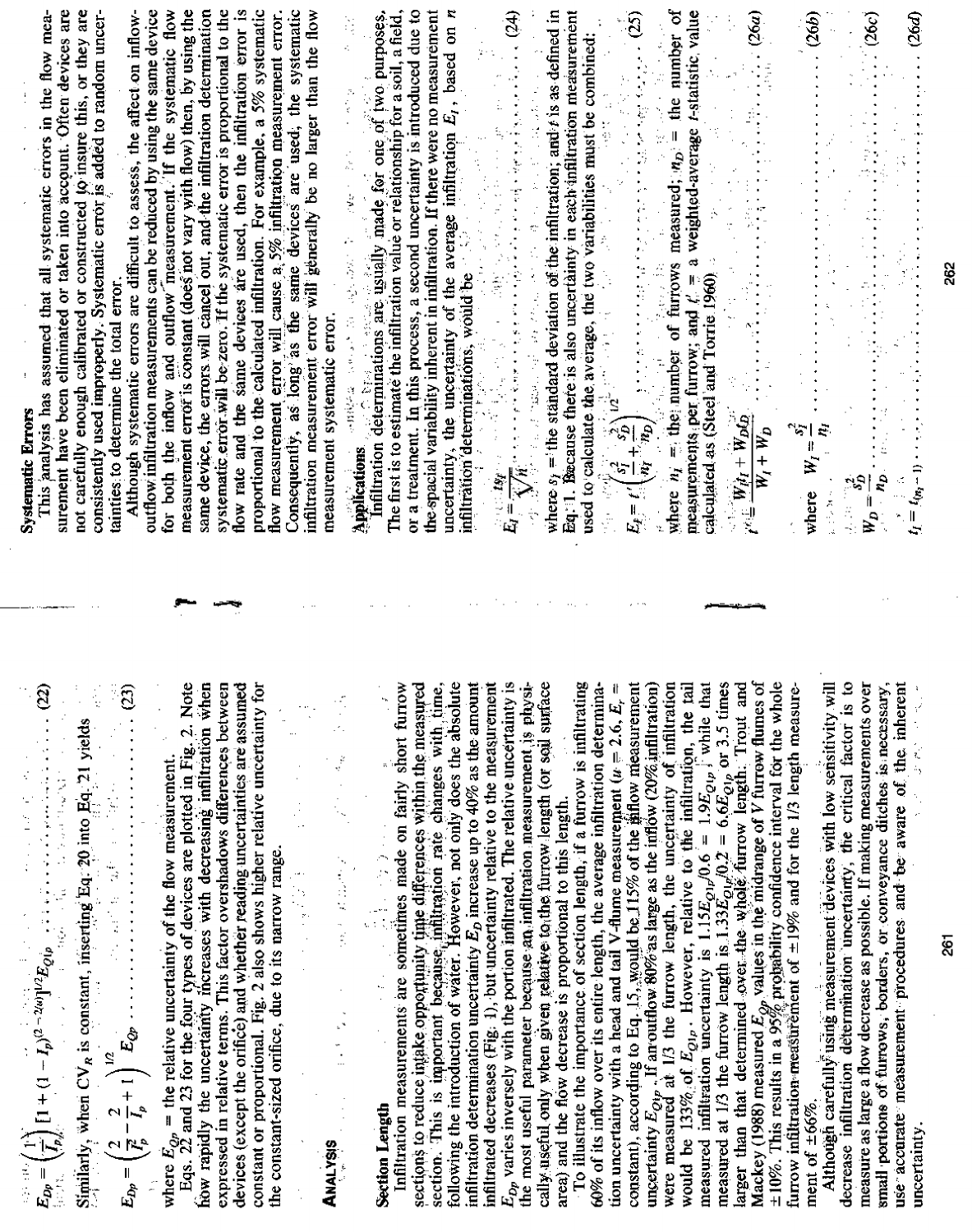| deviation was examined to be 1.5 mm (Trout and Mackey 1988), so the $u = 2.63$ ) was measured to be 1.5 mm (Trout and Mackey 1988), so the<br>$\cdots$ (29)<br>Infiltration is usually described either as a base infiltration rate (or a rate<br>at some arbitrary intake opportunity time) or, through integrating severa<br>rate measurements over time, by a cumulative infiltrated volume. I<br>several measurements are made over time to establish an infiltrated<br>volume (or an average rate), the uncertainty of the volume (or average<br>$E_{DV}$ will be decreased. If each pair of inflow and outflow measurements are<br>independent, the uncertainty will be reduced by a factor of $1/\sqrt{n}$ , where n<br>deviation was 6 Lymin (CV <sub>I</sub> = 20%). The $s_K$ of the flumes $(a = 0.000543$<br>$s_{\text{IT}} = [(6 \text{ L/min})^2 - (2.7 \text{ L/min})^2]^{1/2} = 5.4 \text{ L/min}$<br>infiltrátión determination standard deviation is, from Eq. 13<br>or the true coefficient of variation is 18% rather than 20%.<br>李小夫<br>$\frac{1}{2}$<br>$\frac{1}{2}$<br>So, by Eq. 27: | $(0, 0)$ , the contribution of the contribution of the contribution of the contribution of $\mathbb{R}^n$<br>However, as device uncertainty measurements established (Trout and<br>Mackey 1988), unless the measurement devices and reading personnel are<br>actually changed for each reading, the measurements may not include al<br>the random variability, and some systematic error might be introduced<br>Consequently, the best estimate of infiltrated volume uncertainty will lie<br>somewhere between $E_D$ and $E_{DV}$ , depending upon the error sources that<br>$\frac{1}{\alpha}$<br>医肾上腺 医外皮炎<br>$\frac{1}{2}$<br>$\frac{1}{2}$<br>$=$ the number of measurement pairs.<br>计分子 医布尔德氏综合征神经细胞<br>小豆<br>一般な にゅう (時代)<br>remain constant.<br>CONCLUSIONS<br>$\searrow$<br>$\mathbb{E}^2$<br>$E_{DY} = \frac{1}{\Lambda}$                                                                                                                                                                 | 1. Inflow-outflow infiltration determination uncertainty varies with the measurement uncertainty and can be large $\sim$<br>Inflow-outflow infiltration determination uncertainty increases rap-<br>idly as the percent of inflow that is infiltrated decreases. Therefore<br>And the course infiltration measurement requires measuring long furrow sections<br>4. Due to high spacial variability, measuring several furrows is critical<br>5. Measured infiltration variability can be corrected for ineasurement<br>in which much of the flow is infiltrated.<br>3. Using the same type of device to measure inflows and outflows will<br>to determining the average infiltration rate with confidence.<br>usually decrease the effects of any systematic errors.<br>flow measurement uncertainty and can be large.<br>process uncertainty.<br>$\vec{N}$ | Bos, M. G., ed. (1976). Discharge measurement structures. International Institute<br>Bos, M. G., Replogle, J. A., and Clemmens, A. J. (1984). Flow measuring flumes for open channel systems. John Wiley and Sons, New York, N.Y.<br>for open channel systems. John Wiley and Sons, New York, N.Y.<br>International Organ<br>for Land Reclamation and Improvement, Wageningen, The Netherlands.<br>264<br><b>APPENDIX I. REFERENCES</b>                                                                                                                                                    |
|----------------------------------------------------------------------------------------------------------------------------------------------------------------------------------------------------------------------------------------------------------------------------------------------------------------------------------------------------------------------------------------------------------------------------------------------------------------------------------------------------------------------------------------------------------------------------------------------------------------------------------------------------------------------------------------------------------------------------------------------------------------------------------------------------------------------------------------------------------------------------------------------------------------------------------------------------------------------------------------------------------------------------------------------------------------------------------------------------------------|------------------------------------------------------------------------------------------------------------------------------------------------------------------------------------------------------------------------------------------------------------------------------------------------------------------------------------------------------------------------------------------------------------------------------------------------------------------------------------------------------------------------------------------------------------------------------------------------------------------------------------------------------------------------------------------------------------------------------------------------------------------------------------------------------------------------------------------------------------------------------------------------------------------------------------------------------------------------------------------------------|--------------------------------------------------------------------------------------------------------------------------------------------------------------------------------------------------------------------------------------------------------------------------------------------------------------------------------------------------------------------------------------------------------------------------------------------------------------------------------------------------------------------------------------------------------------------------------------------------------------------------------------------------------------------------------------------------------------------------------------------------------------------------------------------------------------------------------------------------------------|--------------------------------------------------------------------------------------------------------------------------------------------------------------------------------------------------------------------------------------------------------------------------------------------------------------------------------------------------------------------------------------------------------------------------------------------------------------------------------------------------------------------------------------------------------------------------------------------|
| 计算符<br>Þ<br>oor<br>Go<br>៓៓៓៓<br>៓៓៓៓៓៓៓<br>j<br>1<br>.<br>यं *<br>יפו<br>ע<br>÷,<br>부동중<br>PERCENT INFILTRATED, In X 100<br>g g<br>Ş<br>ទូ<br>ន្ល<br>araan,                                                                                                                                                                                                                                                                                                                                                                                                                                                                                                                                                                                                                                                                                                                                                                                                                                                                                                                                                   | Percents Infiltrated, Numbers of Furrows Measured n <sub>i</sub> and One and Three Mea-<br>Fig. 3 shows the importance of making multiple measurements to<br>estimate the true infiltration, based on a predetermined $CV_Q$ value of 5%<br>$\cdots$ (26e)<br>coefficient of variation, the number of furrows measured to establish the<br>average is more important to the uncertainty of the mean than the mumber<br>e with Varying<br>and CV, of the measured furrows of 20%. With the high furrow-to-furrow<br>of measurements per furrow, especially if more than 30% of the inflow is<br>infiltrated. Average furrow to furrow $CV_f$ in southern Idaho was measured<br>Y<br>iet<br>St<br>3. Uncertainty (95% Level) of Average Infiltration Estimate<br>surements per Furrow $n_b$ Assuming, CV, $\stackrel{\leftrightarrow}{=} 20\%$ and CV $_0$ $\stackrel{\leftrightarrow}{=} 5\%$<br>医反应性 医腹膜下皮皮癣的 医牙科<br>$\sim 2G$<br>è<br>ŀ<br>$t_D \equiv t_{(n_D-1),\cdots, n}$<br>à,<br>ģ<br>gi<br>E | amount of spacial or temporal variability in the infiltration rate. For<br>example, a series of adjacent furrows could be measured to determine the<br>to be 25% (Trout and Mackey 1988b). Furrow flow measurement device<br>furrow-to-furrow water application variability due to inherent infiltration<br>and flow rate<br>determine the<br>differences. In this case, the measurement uncertainty will increase the<br>ment effects must be subtracted from the results. Representing variability<br>the measure-<br>CV <sub>Q</sub> was measured between 2-8%, depending on the device<br>measured variability beyond the true variability, and thus,<br>A second purpose for infiltration measurement is to<br>as the standard deviation of a series of determinations<br>(Trout and Mackey 1988).                                                      | the standard<br>furrows were<br>measured with V-notch flumes. The average infiltration rate was 30 L/min<br>$\frac{1}{2} \left( \frac{2\pi}{\pi} \right)$<br>deviation of a series of single measurements; and $s_D$ = the predetermined<br>rate standard<br>of an average 45-L/min inflow $(I_p = 67\%)$ , and the infiltration<br>For example, inflows and outflows from 50 adjacent<br>where $s_{ff}$ = the best estimate of the true variability; $s_{fM}$<br>--------------------------<br>standard deviation of the measurement process.<br>g<br>$s_{IT} = (s_{IM}^2 - s_D^2)^{1/2}$ |

 $\bar{z}$ 

ite.

264

Ŷ,